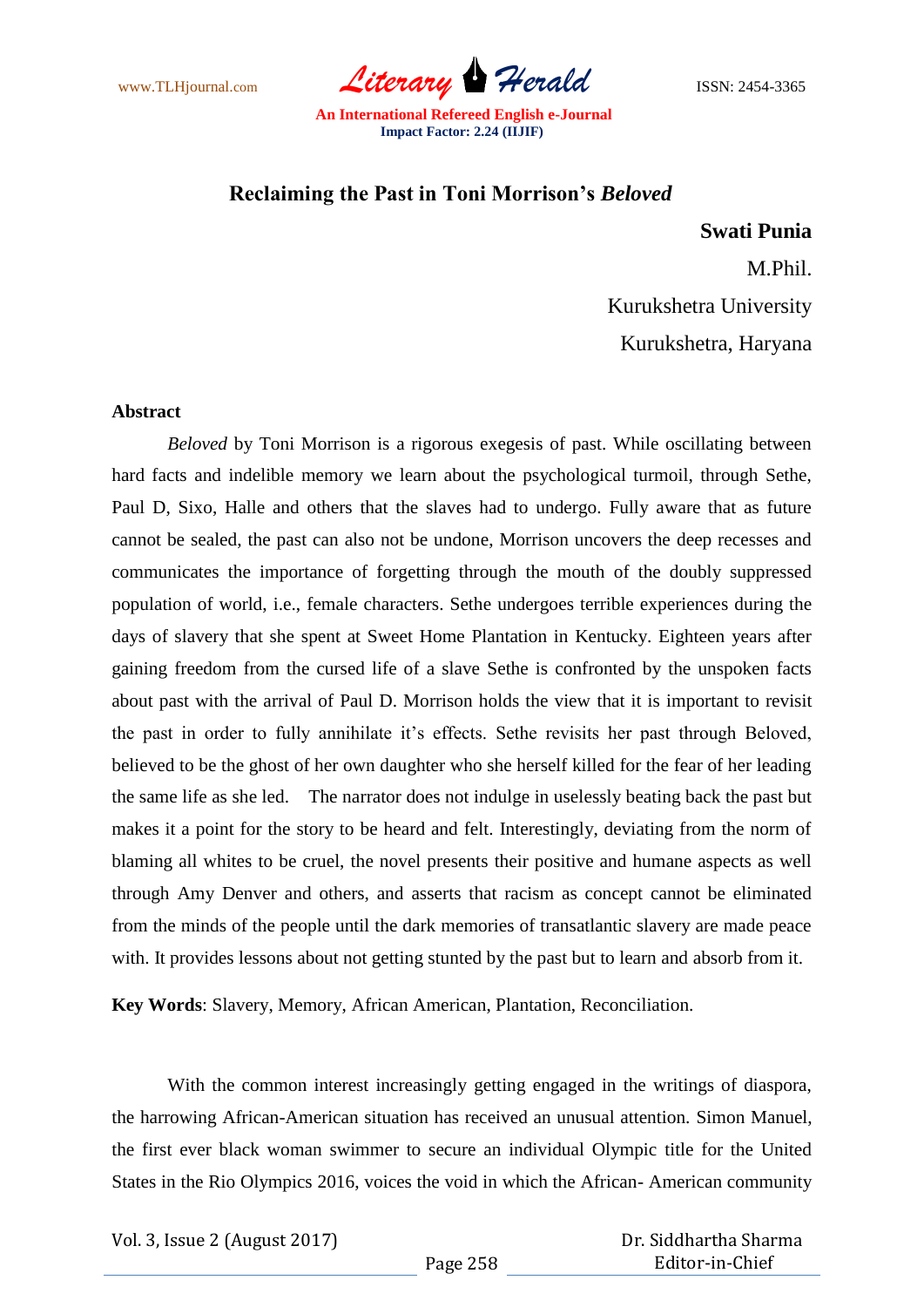www.TLHjournal.com *Literary Herald* ISSN: 2454-3365

finds itself suspended and says, "Just coming into this race, I kind of tried to take the weight of the black community off my shoulders, which is something I carry with me just being in this position... I do hope that it kind of goes away" (Teariffic). Toni Morrison"s Pulitzer Prize winning novel *Beloved (1987)* is a post- modern rewriting of the American slave history. It brings to life the historical mentality that exists in present day only as an ache caused due to injustice in the minds of generations of those who went through the traumatic situation. While focusing on the people who once lived as slaves and are now free, the spotlight follows the process of recovery and that of getting accustomed to freedom. The slow and gradual process is presented dramatically through painful dialects of loss, repression and memory. The fractured pieces of untold history are gathered in the form of fragments of memory seamed together by the author in collective form. Set in Cincinnati of 1873 *Beloved* revokes the black past with a new perspective. Finding the basis in Margaret Garner"s story that was summarized in a newspaper clipping in *The Black Book,* Toni Morrison develops her as a symbol of willingness, of determination to risk every possible thing for freedom. "Too little imaginative space" demanded the writer "to invent her (Garner's) thoughts, plumb them" and to bring to life a woman who represents "the unapologetic acceptance of shame and terror; (who) assume(s) the consequences of choosing infanticide; (and) claim her own freedom" (*Morrison* XI).

Dedicated to "sixty million and more" whose names and stories we are never going to know, the novel is a series of shocks, and deals with the guilt of being a survivor. Through stream of consciousness technique the writer explores the intricate human relationships and complex inner experiences rather than just giving words to the testimony. Through the incidents in the ex-slaves' minds, the novel records the cruelty, violence, and atrocities physical floggings and psychological fragmentation. Barbara Schapiro remarks that slavery,

> … penetrates, perhaps more deeply than any historical or psychological study could, the unconscious emotional and psychic consequences of slavery. The novel reveals how the condition of enslavement in the external world, particularly the denial of one"s status as a human subject, has deep repercussions in the individual"s internal world. These internal resonances are so profound that even if one is eventually filled from external bondage, the elf

 Dr. Siddhartha Sharma Editor-in-Chief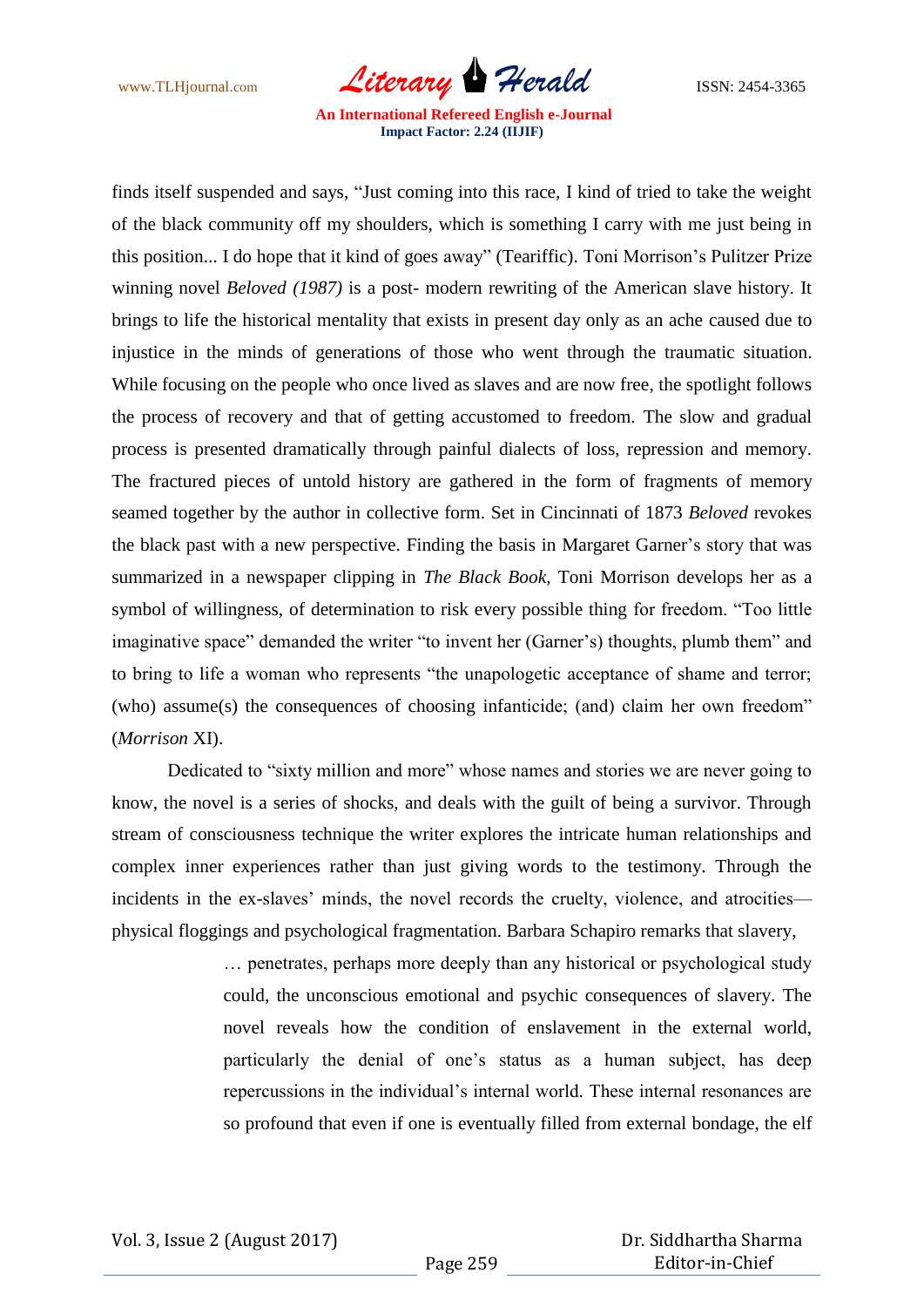www.TLHjournal.com *Literary Herald* ISSN: 2454-3365

will still be trapped in an inner world that prevents a genuine experience of freedom. (194)

*Beloved* discloses the gory aspects of history through various characters but it is the feminine point of view that dominates. Repeated rapes, exploitation, separation from her male counterpart, being treated as an animal form the central conflict in the novel. As Deborah Horvietz opines that the novel explores "the insidious degradation imposed on all slaves" (157). It also deals with the "matrilineal ancestry and the relationship among enslaved, free, alive and dead mothers and daughters" (157). *Beloved* thus provides the opportunity for a resurrected female slave narrator's voice. Not only Sethe but her mother; Pasty 'the 30 mile woman'; Sethe's daughters, Denver and Beloved also come up with their experiences. Above all it is Baby Suggs, with broken hip as the physical legacy of 60 years of bondage, whose escape into colours brings peace to the readers.

At Sweet Home plantation the Garners galvanize reality, with an illusion of security for slaves that gets shattered when Schoolteacher takes over the charge after Garner's death. Sethe realizes the brutal truth that Sweet Home was a slave house veiled as "a wonderful lie" (190). Above and beyond thrashing the male slaves, Schoolteacher unflinchingly told them that "definition belonged to the definers not the defined" (Morrison 190). He, a physiognomist and a phrenologist, immediately commodifies his brother"s "human property" by treating them as creatures, as "gelded workhorses whose weigh and whinny could be translated into a language responsible human spoke" (125). In order to keep them away from the life they crave for, he systematically documents their behaviour as a measure of his scientific representation of them. According to Sethe,

> Schoolteacher was teaching us things we couldn't learn. I didn't care nothing about the measuring string. We all laughed about that-- except Sixo. He didn"t laugh at nothing. But I didn't care. Schoolteacher'd wrap that string all over my head, cross my nose, around my behind. Number my teeth. I thought he was a fool. (191)

Her growing responsiveness about her personal standing forces her to reject slavery, circumscribe her motherhood and escape barefoot. Bleeding, hungry, exhausted, disoriented Sethe struggles to reach Ohio and save "the life of her children"s mother," (Morrison 30). Amidst the deterioration of black life at Sweet Home, Sethe successfully gets her children on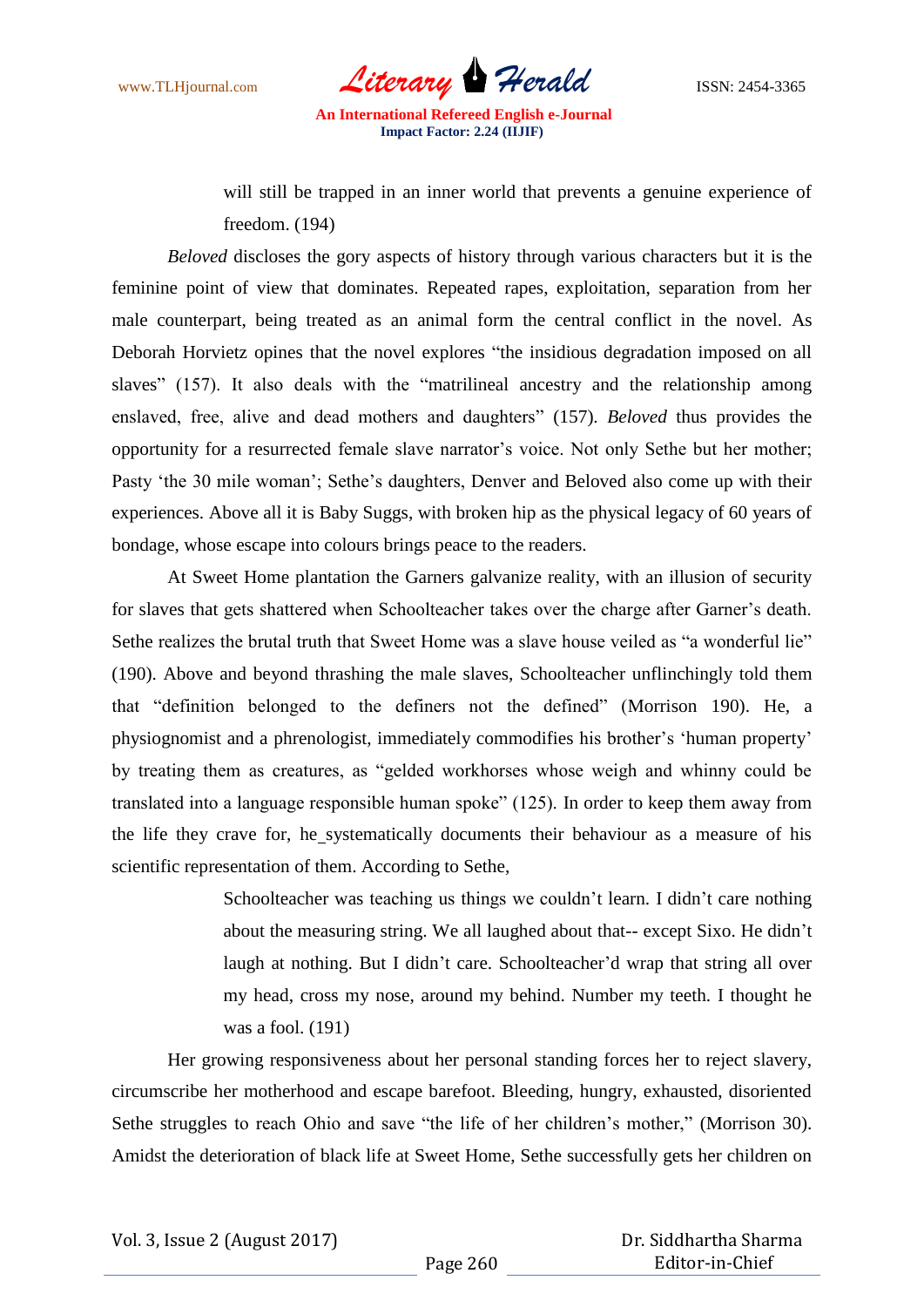www.TLHjournal.com *Literary Herald*ISSN: 2454-3365

the board on the North bound caravan. However, in the midway she becomes the sport of Schoolteacher's assistants who breach her honour by stealing the milk she bears because of her pregnancy with her fourth child. She knows "what it is to be without milk that belongs to you; to have to fight and holler it, and to have so little left" (Morrison 200). After being brutally beaten for reporting this heinous act to Mrs. Garner, pregnant and mutilated, the woman escapes to Ohio, to her mother-in-law, Baby Suggs and her children. Sethe does not arrive in Cincinnati with her husband Halle, but with her fourth child, Denver, who"s born on route. Wendy Harding & Jacky Martin remark:

> Sethe's escape should not be characterized less as simple evasion but as a progressive commitment to a destiny in which her fellow slaves" suffering is going to be redeemed. She is the bearer of a message, entrusted with a nurturing function, and by giving birth to Denver on the river that divided the zones of freedom and slavery, she initiates a new generation of men and women. (194)

In Ohio, under the care of Baby Suggs, Sethe begins reclaiming herself and her children. But when Schoolteacher arrives to take her and her children back into slavery, as was facilitated by the Fugitive Slaves Law, she instantly recollects the brutal beatings that she had endured before her escape. Collecting "every bit of life she had made, all the parts of her that were precious and fine and beautiful" (163) she rushes with her children to the woodshed where she hopes to find a safe harbor. This event brings to light the choices that Morrison offers to and through characters, especially when they are without autonomy. The most crucial of these is the juxtaposition between Sethe"s choice of death for herself and her children, above slavery, with Paul D"s preference for life when he faces the similar circumstances that leave him with the same choice. Both Paul D and Sethe "got to choose" and in their following lives, they are preyed upon by the choices they make. And we place them at the pedestal of dignity when, in their suffering, they accept the responsibility of their opposing choices. Towards the end of the novel Sethe revisits her past and takes upon herself the responsibility of Schoolteacher's racism and says to an uncomprehending Paul D "I made the ink.... He couldn't have done it if I hadn"t made the ink" (Morrison 271).

Sethe's contemplation in wake of rearranging and coming to terms with "time, memory and the past" echoes Morrison"s suggestion that to establish a stable future, the "ghosts" of the past must be confronted and understood. Her "nothing ever dies" (Morrison

 Dr. Siddhartha Sharma Editor-in-Chief

Page 261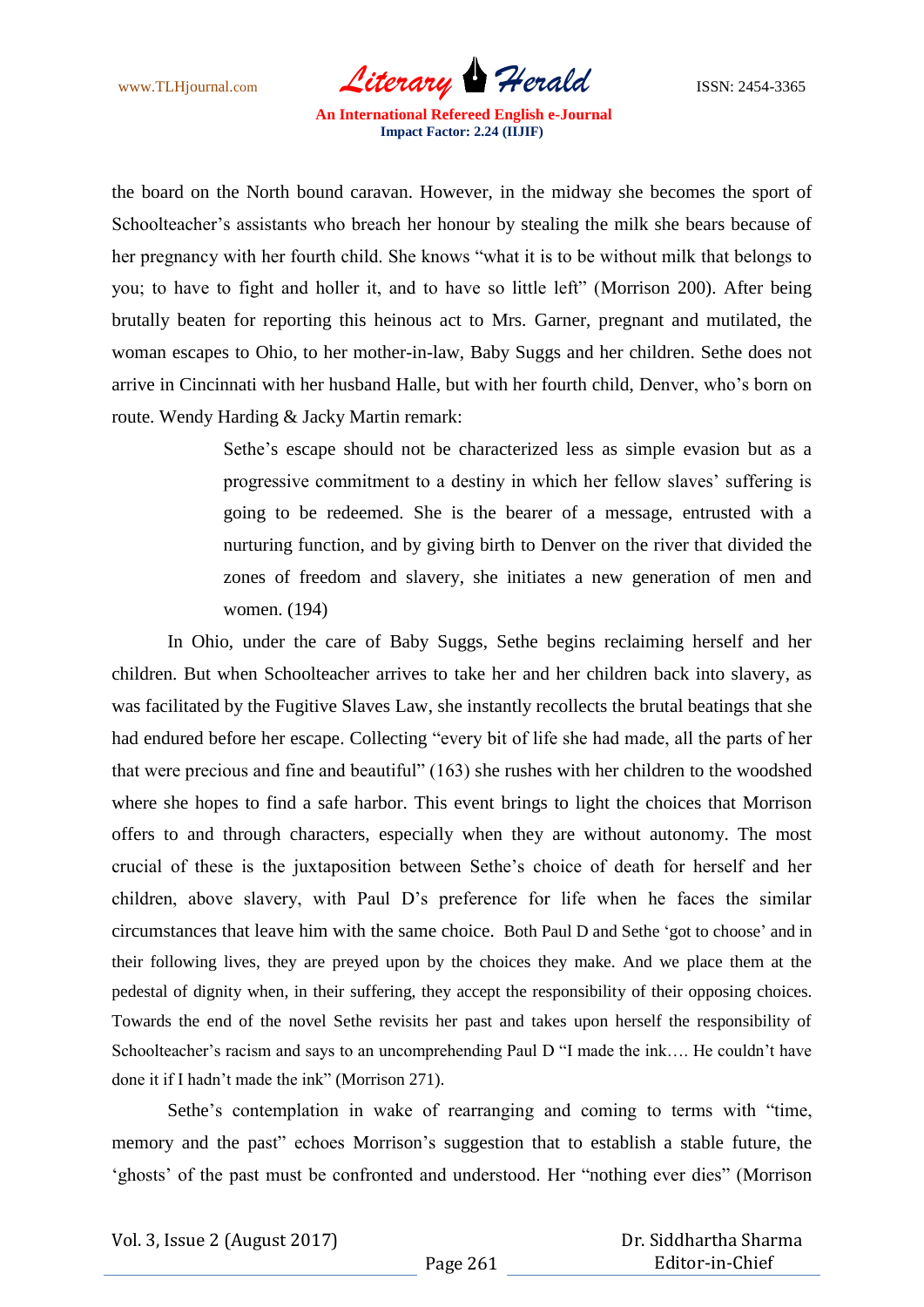www.TLHjournal.com *Literary Herald* ISSN: 2454-3365

36) attitude gets concretized with the arrival of a fully dressed woman whose limited linguistic ability, baby-soft skin, neediness and emotional instability point towards a lifetime spent in captivity. But Sethe"s sensation of water-breaking at seeing the young lady who smells like milk and calls herself Beloved, her awareness about a pair of earrings that Sethe possessed long ago, her humming the song that Sethe made up for her children which could be known only to them and her having a long scar under her chin which would have been there under Sethe"s daughter"s chin had she survived relate, in one way or the other, to Sethe's past, and builds a gothic image in the reader's mind. The bond created by memory, love and pain is evident from Sethe's belief that "Beloved, she my daughter. She mine"; "Beloved is my sister"; "I am Beloved and she is mine" (200). It is through this complex relationship that Sethe begins to realize the importance of her conscience and her people"s past.

Sethe finds in Beloved an agent to bid adieu to her past. Beloved who sometimes is also seen as an embodiment of her dead mother, communicates some memories that bear a resemblance to those that her mother might have had of the journeying through the Atlantic. Her strange speaking style and the perpetual smile, symbolically, emulate Sethe"s yearning for her own mother. Sethe"s desire to be compensated and explained the absence of a nurturing mother results in their switching places with Beloved taking the role of the mother and Sethe of the child. In the course of the novel we realize that Beloved brings familiarity to the experiences of all those slaves who made journey from Africa to America, and voices the collective unconsciousness of those who feel oppressed by the slave past and its legacy. She becomes the allegorical figure that represents the victims, the past and the present. It has been observed that the ghost is a "symbolic representation of the memory of more than sixty million men and women and children who lost their lives to slavery. The ghost who comes to life in the novel provides a way for Morrison to use the supernatural to give voice to those who died at the hand of slavery" (Modern 332). Toni Morrison herself establishes the importance and need of the ghost when she says, "I just imagined the life of a dead girl which was the girl that Margaret Garner killed… And I call her Beloved so that I can filter all these confrontations and questions that she has…" (qtd. in Contemporary 267). Paralyzing and enabling at the same time Beloved"s violent presence establishes a destructive and parasitic relationship with Sethe who then gets stimulated to come up with stories that had laid hidden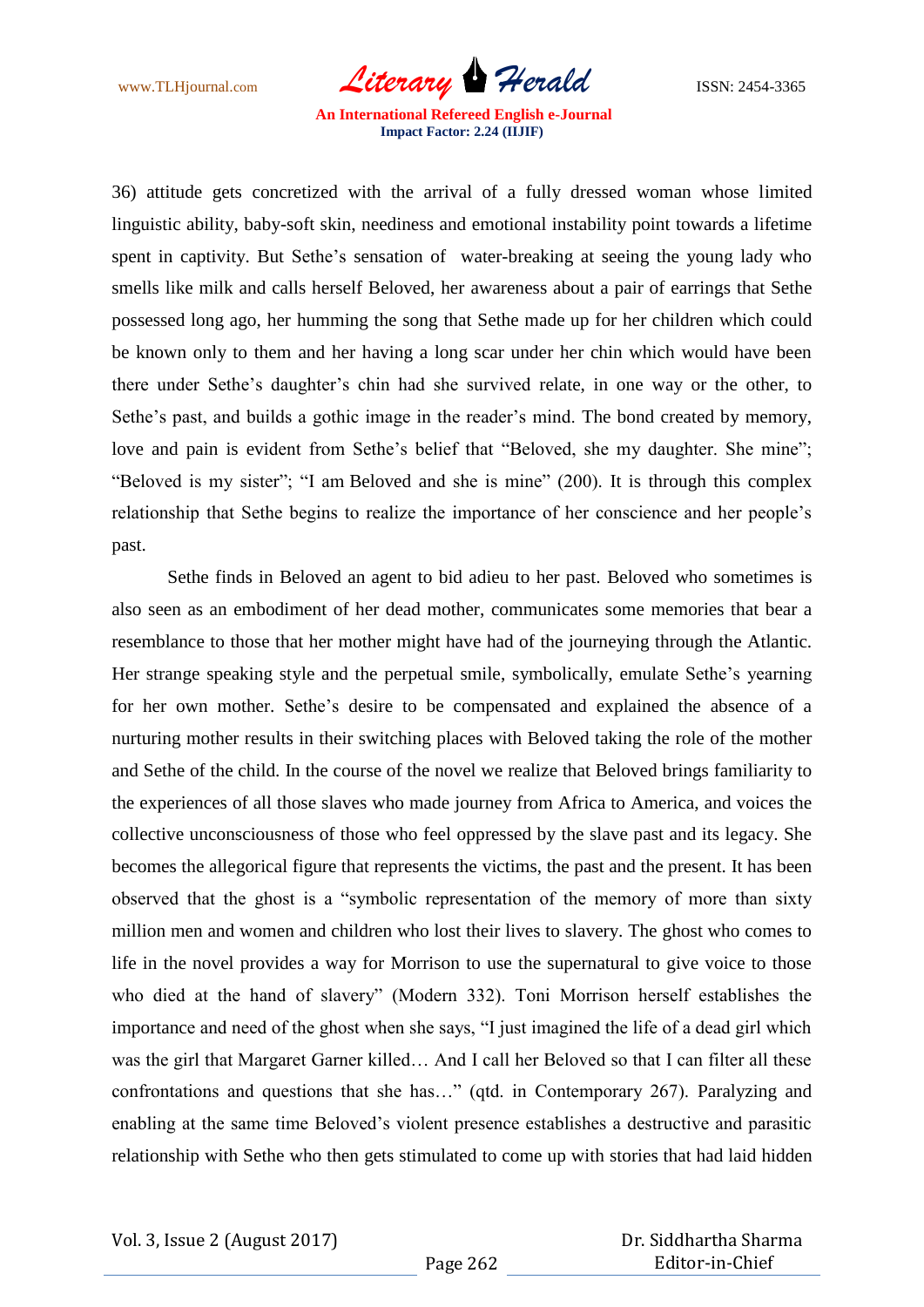www.TLHjournal.com *Literary Herald* ISSN: 2454-3365

in her memory—about her being abandoned by her mother, about the indignities suffered at Sweet Home, about the motivations for slitting the throat of an infant girl. Engagement with past allows Sethe learn about herself and bring a consciousness about her ability to live in the present.

At a point that demands her pondering over the possibility of explaining to Beloved, Sethe contemplates over the origin of the impulse to kill her. She gathers wrecks of life and discovers that the eccentric decision was neither a consequence of the threat of physical atrocities, nor the dread of being sold and separated. She comes to recognize that it was her own struggle with the demeaning and dehumanizing eyes of the masters that her children were bound to get affected by. She was haunted that they might cultivate a similar way of looking at themselves. She recalls the horrifying sentences that she overheard years back:

> I heard him say, "No, no. That's not the way. I told you to put her human characteristics on the left; her animal ones on the right. And don't forget to line them up." I commenced to walk backward, didn"t even look behind me to find out where I was headed. I just kept lifting my feet and pushing back. (Morrison 193)

Interestingly, Morrison does not censure every white character for abusing blacks, and portrays their compassionate and sensitive side through characters like Amy Denver, the daughter of a farmer indentured servant who helps Sethe reach Baby Suggs' house. There is almost immediate bonding between the two perfect strangers: "They did not look directly at each other, not straight into the eyes anyway. Yet they slipped effortlessly into yard chat about nothing in particular" (33). While at one point Amy"s socialization dominates her thought and depicts Sethe as nothing more than a pregnant animal, at the very next moment she is taken by Sethe"s determination. Alone in the lap of mother-nature and free from the artificial constraints of race, Sethe and Amy form a family having its roots in love and compassion which ultimately is able to sustain itself and its new member. When Sethe names her daughter after Amy, she acknowledges her kin as responsible for Denver's birth.

In fact, many critics have noted that names are extremely significant in the black legacy which signifies their identity. From every name the readers can deduce something or the other. Sethe"s name is masculine in origin as she was named for a black man. Her mother remains unnamed and is addressed only as "Ma"am." Her identity is marked by a brand of a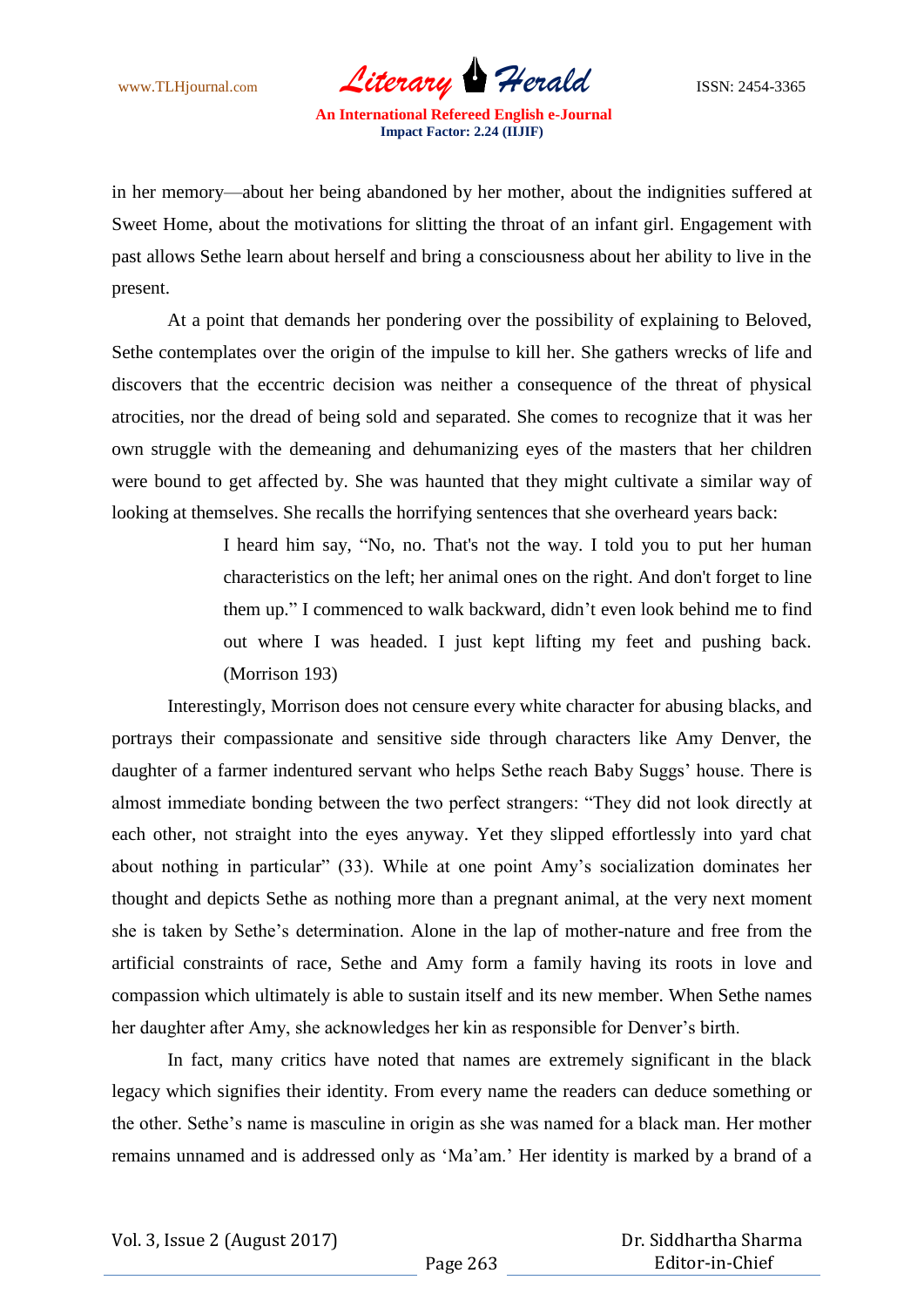www.TLHjournal.com *Literary Herald* ISSN: 2454-3365

circle with a cross beneath her breast, as all others were branded by the slave masters physically as well as psychologically as their property.

Halle, Stamp Paid, Sixo and all the Pauls, represent those who were robbed of their identity. Paul D and other Pauls are denied their identity and are seen as a group of slaves who are differentiated by mere alphabets. It deprives them of individuality and also robs them of their right to claim identity. Stamp introduces himself as "Name"s Stamp, Stamp Paid" (91). Christened Joshua at birth, he renames himself after being bought and later freed from slavery. He had to give his wife to his master's son that deprived him of his dignity. He paid and paid continually for his freedom. The freedom to name leads to a sense of value and formation of a new identity. Through the process of naming, Morrison emphasizes on reclaiming identity.

The novel comes across as a community"s efforts to pose its claim over the place that it deserves in history. The paper analyses the struggle of intellect that fights against its own self to reshape the 'insignificant' identity that slaves have always been allotted because of the distorted and erased history presented by the whites. It also studies the fact that to heal oneself of the pain of past one must not keep the facts hidden behind a veil but must bring it out to the world"s notice. Reconciliation demands unburdening oneself from the thoughts of past, not by suppressing them but by repeating and retelling them till the saturation point is achieved that provides the individual ability to rise and look at life from a fresh perspective. For those who are unable to recover from the memories of the traumatic experiences of slavery, Morrison rewrites the past and through it tries to offer them revival that would help them move forward in life.

## **References**

*Contemporary Literary Criticism*. New Delhi: Atlanta Publications, 2003. Print.

- Harding, Wendy and Jacky Martin. *A World of Difference: An Intercultural Study of Toni Morrison's Fiction*. London: Greenwood Press, 1994. Print.
- Horvitz, Deborah. "Nameless Ghosts: Possessions and Dispossessions in *Beloved*." *Studies in American Fiction*, (1989). Print.
- Modern American Woman Writers. ed. Lea Beachler and A. Walton Litz. New York: Charles Scribner"s sons, 1991. Print.

Vol. 3, Issue 2 (August 2017)

 Dr. Siddhartha Sharma Editor-in-Chief